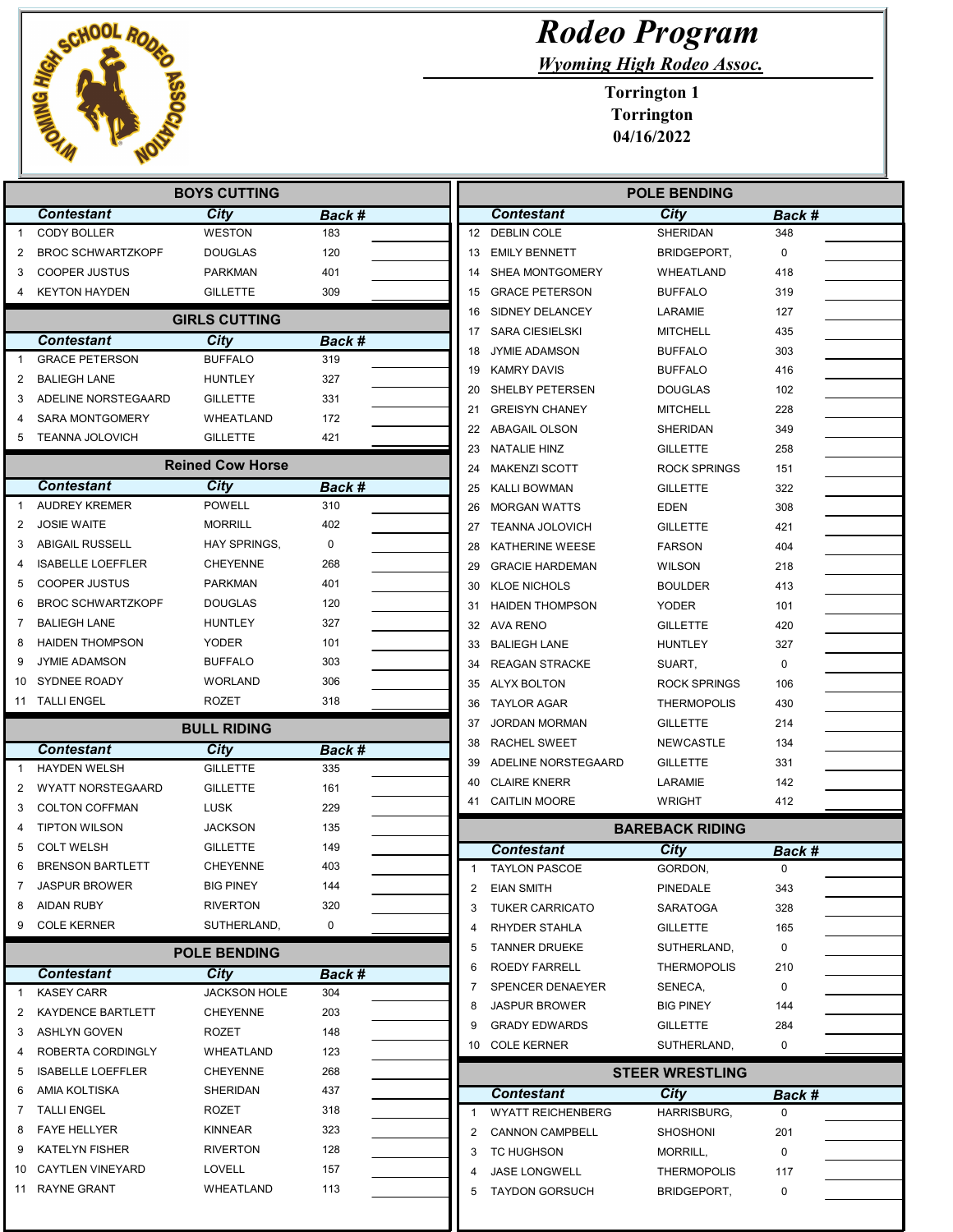

|              |                         | <b>STEER WRESTLING</b> |             |                |    |                                           | TIE DOWN CALF ROPING           |                    |
|--------------|-------------------------|------------------------|-------------|----------------|----|-------------------------------------------|--------------------------------|--------------------|
|              | <b>Contestant</b>       | City                   | Back #      |                |    | <b>Contestant</b>                         | City                           | <b>Back #</b>      |
| 6            | <b>BOHDI COOMBS</b>     | <b>WELLINGTON</b>      | 208         | 5              |    | <b>TALON LARSON</b>                       | <b>GILLETTE</b>                | 332                |
| 7            | <b>CODY MONTGOMERY</b>  | WHEATLAND              | 254         | 6              |    | <b>TYSON STRACKE</b>                      | STUART,                        | $\Omega$           |
| 8            | <b>JACE MAYFIELD</b>    | <b>MIDWEST</b>         | 205         | 7              |    | <b>CORYJAMES BOMHOFF</b>                  | <b>CHEYENNE</b>                | 257                |
| 9            | <b>CONNOR WEESE</b>     | <b>FARSON</b>          | 351         | 8              |    | <b>TEAGEN BINDER</b>                      | <b>MERINO</b>                  | 150                |
| 10           | <b>KARSON EWING</b>     | <b>DOUGLAS</b>         | 224         | 9              |    | <b>JOSEPH HAYDEN</b>                      | <b>GILLLETE</b>                | 104                |
| 11           | <b>CHANCE SORENSON</b>  | <b>ARVADA</b>          | 143         | 10             |    | <b>JAYCE SORENSEN</b>                     | <b>GREYBULL</b>                | 307                |
| 12           | <b>MASON TROLLINGER</b> | <b>CASPER</b>          | 122         | 11             |    | <b>BROC SCHWARTZKOPF</b>                  | <b>DOUGLAS</b>                 | 120                |
|              | 13 TRENTON SHEEHAN      | <b>ROZET</b>           | 312         | 12             |    | <b>AUSTIN PIXLEY</b>                      | <b>SUNDANCE</b>                | 300                |
|              |                         | <b>GOAT TYING</b>      |             | 13             |    | <b>KYLER CLARK</b>                        | <b>YODER</b>                   | 211                |
|              | <b>Contestant</b>       | City                   | Back #      | 14             |    | <b>COY THAR</b>                           | <b>ROZET</b>                   | 100                |
| $\mathbf{1}$ | <b>ALYX BOLTON</b>      | <b>ROCK SPRINGS</b>    | 106         | 15             |    | HUNTER HENDERSON                          | <b>GILLETTE</b>                | 145                |
| 2            | <b>ROZLYN HERREN</b>    | <b>GILLETTE</b>        | 216         | 16             |    | <b>MASON SORENSEN</b>                     | <b>YODER</b>                   | 313                |
| 3            | <b>KAELEY HUTCHISON</b> | <b>ROZET</b>           | 410         | 17             |    | <b>KEYTON HAYDEN</b>                      | <b>GILLETTE</b>                | 309                |
| 4            | <b>ISABELLE CAMINO</b>  | <b>BUFFALO</b>         | 109         | 18             |    | <b>KARSON EWING</b>                       | <b>DOUGLAS</b>                 | 224                |
| 5            | <b>CLAIRE KNERR</b>     | LARAMIE                | 142         | 19             |    | <b>TEIGE WHETHAM</b>                      | SCOTTSBLUFF,                   | $\Omega$           |
| 6            | PEITYN MANOR            | <b>GILLETTE</b>        | 118         | 20             |    | <b>CODY MONTGOMERY</b>                    | WHEATLAND                      | 254                |
| 7            | <b>RAYNE GRANT</b>      | WHEATLAND              | 113         | 21             |    | SID PETERSEN                              | <b>TORRINGTON</b>              | 311                |
| 8            | <b>ASPEN TURNER</b>     | LARAMIE                | 425         | 22             |    | <b>BRENT CHARLTON</b>                     | NORTH PLATTE,                  | $\mathbf 0$        |
| 9            | <b>CAITLIN MOORE</b>    | <b>WRIGHT</b>          | 412         | 23             |    | <b>BOHDI COOMBS</b>                       | <b>WELLINGTON</b>              | 208                |
| 10           | <b>MORGAN WATTS</b>     | EDEN                   | 308         | 24             |    | <b>CARTER ANDERSON</b>                    | MERRIMAN,                      | $\mathbf 0$        |
| 11           | <b>TALLI ENGEL</b>      | <b>ROZET</b>           | 318         | 25             |    | <b>THOMAS GOOLD</b>                       | <b>DOUGLAS</b>                 | 209                |
| 12           | <b>JYMIE ADAMSON</b>    | <b>BUFFALO</b>         | 303         | 26             |    | <b>CADEN GINES</b>                        | <b>POWELL</b>                  | 158                |
| 13           | <b>TAVY LENO</b>        | SHERIDAN               | 116         | 27             |    | RODEE BROW                                | WHEATLAND                      | 153                |
| 14           | <b>SARA MONTGOMERY</b>  | WHEATLAND              | 172         | 28             |    | <b>RIGGIN CARTER</b>                      | <b>GILLETTE</b>                | 220                |
| 15           | HAIDEN THOMPSON         | <b>YODER</b>           | 101         | 29             |    | <b>CHAZ CONDOS</b>                        | <b>LYMAN</b>                   | 110                |
| 16           | <b>KATHERINE WEESE</b>  | <b>FARSON</b>          | 404         | 30             |    | NICHOLAS ALBRECHT                         | SHERIDAN                       | 247                |
| 17           | ABAGAIL OLSON           | SHERIDAN               | 349         | 31             |    | <b>TATE TALKINGTON</b>                    | SCOTTSBLUFF,                   | $\mathbf 0$        |
| 18           | <b>DEBLIN COLE</b>      | SHERIDAN               | 348         | 32             |    | <b>JACE MAYFIELD</b>                      | <b>MIDWEST</b>                 | 205                |
| 19           | <b>SARA CIESIELSKI</b>  | <b>MITCHELL</b>        | 435         | 33             |    | <b>CANNON CAMPBELL</b>                    | <b>SHOSHONI</b>                | 201                |
| 20           | RAELEE CALDWELL         | <b>GILLETTE</b>        | 200         | 34             |    | <b>JARRIT HOOD</b>                        | LYMAN                          | 217                |
| 21           | <b>KENNEDY SHEEHAN</b>  | <b>ROZET</b>           | 121         | 35             |    | <b>KASHTON REYNOLDS</b>                   | ROZET                          | 207                |
|              | 22 BRADIE CROUSE        | BLAIR,                 | $\mathbf 0$ | 36             |    | ADAM BELUS                                | <b>BUFFALO</b>                 | 256                |
|              |                         | <b>SADDLE BRONC</b>    |             | 37             |    | <b>JASE LONGWELL</b>                      | <b>THERMOPOLIS</b>             | 117                |
|              | <b>Contestant</b>       | City                   | Back #      |                |    | 38 JATE SAULTS<br>39 GLADE PARKER         | <b>BIG SPRINGS,</b><br>LARAMIE | 0<br>423           |
| 1            | <b>NORRIS GRAVES</b>    | <b>CLEARMONT</b>       | 199         |                |    |                                           |                                |                    |
| 2            | <b>RYAN NUNN</b>        | LOVELL                 | 221         |                |    |                                           | <b>BREAKAWAY ROPING</b>        |                    |
| 3            | <b>ROADY MARSH</b>      | MINATARE               | 225         |                |    | <b>Contestant</b>                         | City                           | <b>Back #</b>      |
| 4            | <b>MILES ASHURST</b>    | LUSK                   | 234         | $\mathbf{1}$   |    | CATHRYN VINEYARD                          | <b>LOVELL</b>                  | 457                |
| 5            | <b>COLBY SMITH</b>      | <b>BURNS</b>           | 262         | $\overline{2}$ |    | <b>JORDAN MORMAN</b>                      | <b>GILLETTE</b>                | 214                |
| 6            | <b>JAKE SCHLATTMANN</b> | <b>GREYBULL</b>        | 215         | 3              |    | <b>KASEY CARR</b>                         | <b>JACKSON HOLE</b>            | 304                |
| 7            | <b>COLTON WAGONER</b>   | <b>GILLETTE</b>        | 141         | 4              |    | RAYNE GRANT                               | WHEATLAND                      | 113                |
| 8            | <b>JASE LONGWELL</b>    | <b>THERMOPOLIS</b>     | 117         | 5              |    | <b>CAITLIN MOORE</b>                      | <b>WRIGHT</b>                  | 412                |
| 9            | <b>LEIF MEIDELL</b>     | HARRISON,              | 0           | 6              |    | DEBLIN COLE                               | SHERIDAN                       | 348<br>$\mathbf 0$ |
|              |                         | TIE DOWN CALF ROPING   |             | 7<br>8         |    | <b>BLAISE LANGE</b><br><b>TALLI ENGEL</b> | HARRISON, NE<br>ROZET          | 318                |
|              | <b>Contestant</b>       | City                   | Back #      | 9              |    | <b>GRACIE HARDEMAN</b>                    | <b>WILSON</b>                  | 218                |
| 1            | <b>CORD HERRING</b>     | VETERAN                | 131         | 10             |    | <b>ISABELLE CAMINO</b>                    | <b>BUFFALO</b>                 | 109                |
| 2            | <b>CAM JOHNSON</b>      | <b>BUFFALO</b>         | 324         |                | 11 | <b>KLOE NICHOLS</b>                       | <b>BOULDER</b>                 | 413                |
| 3            | <b>CADE THAR</b>        | ROZET                  | 302         |                |    | 12 ASHLYN GOVEN                           | ROZET                          | 148                |

4 KOLTON MILLER GILLETTE 103

## Rodeo Program

Wyoming High Rodeo Assoc.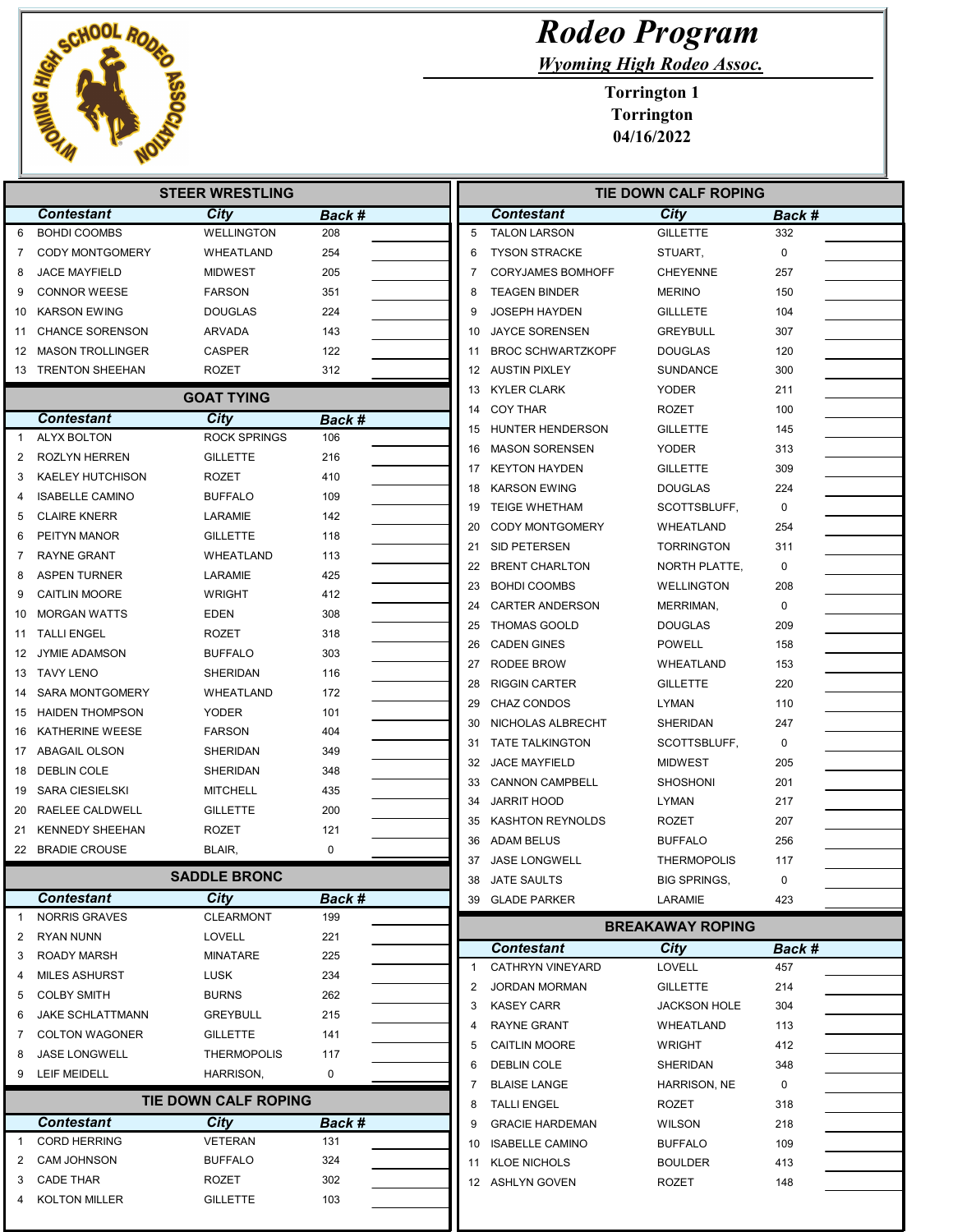

## Rodeo Program

Wyoming High Rodeo Assoc.

| <b>BREAKAWAY ROPING</b> |                                               |                              |               |  | <b>TEAM ROPING</b> |                                              |                                    |            |  |
|-------------------------|-----------------------------------------------|------------------------------|---------------|--|--------------------|----------------------------------------------|------------------------------------|------------|--|
|                         | <b>Contestant</b>                             | City                         | <b>Back #</b> |  |                    | <b>Contestant</b>                            | City                               | Back #     |  |
|                         | 13 SYDNEY JONES                               | <b>FARSON</b>                | 219           |  |                    | 11 TAVY LENO                                 | SHERIDAN                           | 116        |  |
|                         | 14 HANNA GRIEMSMAN                            | <b>WORLAND</b>               | 114           |  |                    | JOSEPH HAYDEN                                | <b>GILLLETE</b>                    | 104        |  |
|                         | 15 ROZLYN HERREN                              | <b>GILLETTE</b>              | 216           |  |                    | 12 KORLYN SLATTERY                           | <b>ROZET</b>                       | 250        |  |
| 16                      | <b>HADLEY FURNIVAL</b>                        | <b>CASPER</b>                | 112           |  |                    | <b>TALLI ENGEL</b>                           | <b>ROZET</b>                       | 318        |  |
|                         | 17 RAELEE CALDWELL                            | <b>GILLETTE</b>              | 200           |  |                    | 13 WYATT REICHENBERG                         | HARRISBURG,                        | 0<br>0     |  |
| 18                      | <b>JYMIE ADAMSON</b>                          | <b>BUFFALO</b>               | 303           |  |                    | TC HUGHSON<br>14 CADEN GINES                 | MORRILL,<br><b>POWELL</b>          | 158        |  |
| 19                      | <b>MORGAN WATTS</b>                           | <b>EDEN</b>                  | 308           |  |                    | JAYCE SORENSEN                               | <b>GREYBULL</b>                    | 307        |  |
| 20                      | <b>GRACE PETERSON</b>                         | <b>BUFFALO</b>               | 319           |  |                    | 15 TATE BISHOP                               | <b>BURNS</b>                       | 105        |  |
| 21                      | SHELBY PETERSEN                               | <b>DOUGLAS</b>               | 102           |  |                    | <b>JHETT LONGWELL</b>                        | <b>THERMOPOLIS</b>                 | 317        |  |
|                         | 22 JAMI GARSON                                | <b>TORRINGTON</b>            | 427           |  |                    | 16 ASHLYN GOVEN                              | <b>ROZET</b>                       | 148        |  |
| 23                      | KENNEDY SHEEHAN                               | ROZET                        | 121           |  |                    | <b>CANNON CAMPBELL</b>                       | <b>SHOSHONI</b>                    | 201        |  |
| 24                      | KAELEY HUTCHISON                              | <b>ROZET</b>                 | 410           |  |                    | 17 BLAISE LANGE                              | <b>HARRISON, NE</b>                | 0          |  |
| 25                      | AUDREY KREMER                                 | POWELL                       | 310           |  |                    | <b>LEIF MEIDELL</b>                          | HARRISON,                          | $\Omega$   |  |
| 26                      | <b>FAYE HELLYER</b>                           | KINNEAR                      | 323           |  |                    | 18 TELL TAVEGIE                              | <b>NEWCASTLE</b>                   | 261        |  |
|                         | 27 TAVY LENO                                  | SHERIDAN                     | 116           |  |                    | PATE TAVEGIE                                 | NEWCASTLE                          | 337        |  |
| 28                      | SHEA MONTGOMERY                               | WHEATLAND                    | 418           |  |                    | 19 AVA RENO<br><b>CATHRYN VINEYARD</b>       | <b>GILLETTE</b><br><b>LOVELL</b>   | 420<br>457 |  |
| 29                      | <b>KAYDENCE BARTLETT</b>                      | CHEYENNE                     | 203           |  |                    | 20 BRENT CHARLTON                            | NORTH PLATTE,                      | 0          |  |
| 30                      | ABAGAIL OLSON                                 | SHERIDAN                     | 349           |  |                    | JATE SAULTS                                  | <b>BIG SPRINGS,</b>                | 0          |  |
| 31                      | <b>GREISYN CHANEY</b>                         | <b>MITCHELL</b>              | 228           |  |                    | 21 GRACIE HARDEMAN                           | <b>WILSON</b>                      | 218        |  |
| 32                      | <b>HAIDEN THOMPSON</b>                        | <b>YODER</b>                 | 101           |  |                    | <b>AUDREY KREMER</b>                         | <b>POWELL</b>                      | 310        |  |
| 33                      | <b>BRADIE CROUSE</b>                          | BLAIR,                       | $\mathbf 0$   |  |                    | 22 HAIDEN THOMPSON                           | <b>YODER</b>                       | 101        |  |
| 34                      | KAMRY DAVIS                                   | <b>BUFFALO</b>               | 416           |  |                    | <b>JACE MAYFIELD</b>                         | <b>MIDWEST</b>                     | 205        |  |
| 35                      | <b>BALIEGH LANE</b>                           | <b>HUNTLEY</b>               | 327           |  |                    | 23 CAYTLEN VINEYARD                          | <b>LOVELL</b>                      | 157        |  |
| 36                      | <b>CEDAR STEWART</b>                          | <b>BIG PINEY</b>             | 321           |  |                    | JARRIT HOOD                                  | LYMAN                              | 217        |  |
| 37                      | <b>BRENNA HERRING</b>                         | <b>VETERAN</b>               | 213           |  |                    | 24 CAM JOHNSON<br><b>CAEL ESPENSCHEID</b>    | <b>BUFFALO</b><br><b>BIG PINEY</b> | 324<br>411 |  |
| 38                      | KORLYN SLATTERY                               | <b>ROZET</b>                 | 250           |  |                    | 25 TEIGE WHETHAM                             | SCOTTSBLUFF,                       | 0          |  |
| 39                      | ADDISON GRIEMSMAN                             | <b>WORLAND</b>               | 414           |  |                    | <b>CONNOR THOMAS</b>                         | CHEYENNE, WY                       | 326        |  |
| 40                      | <b>JORDAN KENNEDY</b>                         | <b>CHEYENNE</b>              | 244           |  |                    | 26 MCCOY LONGWELL                            | <b>THERMOPOLIS</b>                 | 204        |  |
| 41                      | SYDNEY OEDEKOVEN                              | <b>GILLETTE</b>              | 206           |  |                    | <b>JASE LONGWELL</b>                         | <b>THERMOPOLIS</b>                 | 117        |  |
|                         | 42 SARA MONTGOMERY                            | WHEATLAND                    | 172           |  |                    | 27 SAGE ROMERO                               | <b>ROCK SPRINGS</b>                | 226        |  |
|                         |                                               | <b>TEAM ROPING</b>           |               |  |                    | <b>GATLIN PENDLETON</b>                      | <b>MANILA</b>                      | 222        |  |
|                         | <b>Contestant</b>                             | City                         | Back #        |  |                    | 28 ROWDY WEIL                                | , CO                               | 0          |  |
| $\mathbf{1}$            | <b>ADDISON GRIEMSMAN</b>                      | <b>WORLAND</b>               | 414           |  |                    | <b>ROAN WEIL</b>                             | KERSEY,                            | 0          |  |
|                         | <b>CAITLIN MOORE</b>                          | WRIGHT                       | 412           |  |                    | 29 JACOB HYCHE<br>CALEB HYCHE                | WHEATLAND<br>WHEATLAND             | 436<br>368 |  |
| 2                       | WYATT RAMSOUR                                 | <b>CASPER</b>                | 133           |  |                    | 30 THOMAS GOOLD                              | <b>DOUGLAS</b>                     | 209        |  |
|                         | ROWDY ALAMEDA                                 | SARATOGA                     | 255           |  |                    | <b>COY THAR</b>                              | <b>ROZET</b>                       | 100        |  |
| 3                       | <b>GRIFFIN ROMERO</b><br><b>KYLER NOVACEK</b> | <b>ROCK SPRINGS</b><br>EATON | 426<br>138    |  |                    | 31 AIDAN RUBY                                | <b>RIVERTON</b>                    | 320        |  |
| 4                       | KAELEY HUTCHISON                              | ROZET                        | 410           |  |                    | <b>BOHDI COOMBS</b>                          | <b>WELLINGTON</b>                  | 208        |  |
|                         | <b>CADE THAR</b>                              | <b>ROZET</b>                 | 302           |  |                    | 32 GLADE PARKER                              | LARAMIE                            | 423        |  |
| 5                       | CHAZ CONDOS                                   | <b>LYMAN</b>                 | 110           |  |                    | <b>GRADY LONGWELL</b>                        | <b>EVANSVILLE</b>                  | 422        |  |
|                         | <b>BRAXTON CONDOS</b>                         | LYMAN                        | 405           |  |                    | 33 SARA MONTGOMERY                           | WHEATLAND                          | 172        |  |
| 6                       | <b>CARTER ANDERSON</b>                        | MERRIMAN,                    | 0             |  |                    | <b>CODY MONTGOMERY</b>                       | WHEATLAND                          | 254        |  |
|                         | <b>TATE TALKINGTON</b>                        | SCOTTSBLUFF,                 | $\mathbf 0$   |  |                    | 34 TEAGAN BENTLEY<br><b>MASON TROLLINGER</b> | CASPER<br>CASPER                   | 107<br>122 |  |
|                         | 7 RIGGIN CARTER                               | <b>GILLETTE</b>              | 220           |  |                    | 35 KALEB MILLER                              | <b>BIG PINEY</b>                   | 429        |  |
|                         | <b>RUGER CARTER</b>                           | <b>GILLETTE</b>              | 439           |  |                    | COOPER JONES                                 | <b>FARSON</b>                      | 409        |  |
| 8                       | <b>RAYNE GRANT</b><br>NICHOLAS ALBRECHT       | WHEATLAND<br>SHERIDAN        | 113<br>247    |  |                    | 36 ROYCE BREEDEN                             | <b>CARPENTER</b>                   | 353        |  |
| 9                       | <b>BRADIE CROUSE</b>                          | BLAIR,                       | 0             |  |                    | <b>KYLE KOFRON</b>                           | <b>CHEYENNE</b>                    | 132        |  |
|                         | <b>TYSON STRACKE</b>                          | STUART,                      | $\mathbf 0$   |  |                    | 37 HADLEY FURNIVAL                           | <b>CASPER</b>                      | 112        |  |
|                         | 10 SID PETERSEN                               | <b>TORRINGTON</b>            | 311           |  |                    | <b>KASHTON REYNOLDS</b>                      | <b>ROZET</b>                       | 207        |  |
|                         | <b>KYLER CLARK</b>                            | <b>YODER</b>                 | 211           |  |                    |                                              |                                    |            |  |